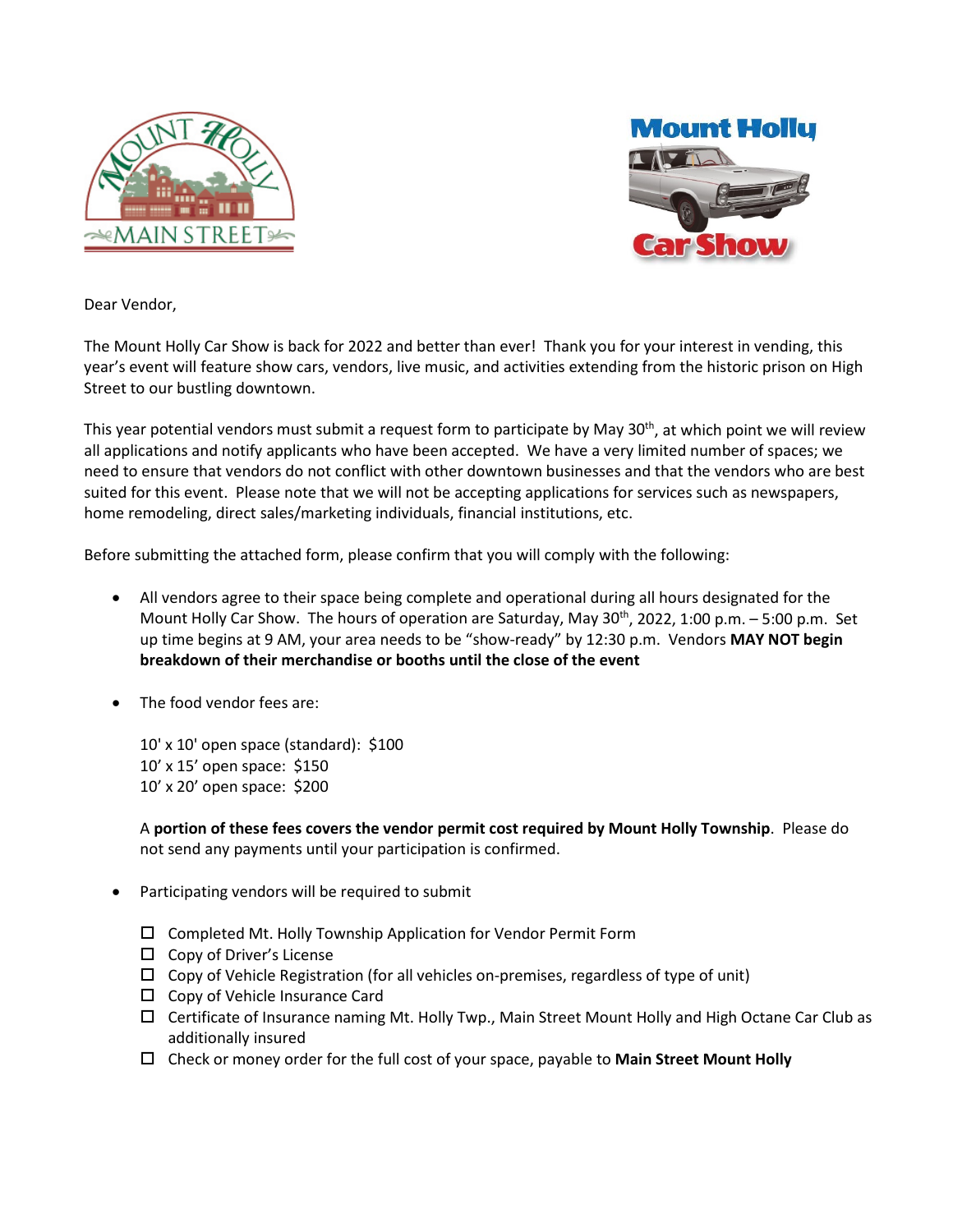- Free standing, self-contained displays (i.e. kiosks, tents and trailers) are subject to approval by event organizers. All structures must be in good condition without any tears, holes, or faded colors. They must be safely weighted down in the event of wind and/or rain. There can be no drilling or staking into the ground at the event site
- **Organizers will place vendors as deemed most safe & efficient during set-up and positioned as to not block or compete with our downtown restaurants and storefronts. No exceptions**
- Vendor fee does not include tables, chairs, canopies, power, water or any other services or supplies
- Vendors may only display and sell those items approved and specified in their submitted application
- Vendors may not transfer, let, sublet, share, or sell their contracted booth space
- Mount Holly Township, Main Street Mount Holly, High Octane Car Club, event organizers nor volunteers shall not be liable or responsible for any claims or causes of action arising from the acts of volunteers, employees and members of the Lessee for any claim arising from damage to the person or property of the Lessee, or persons attending the Mount Holly Car Show, by reason of the use thereof, by the Lessee.
- Deadlines are as follows **(no exceptions):**
	- $\circ$  All vendor request forms must be submitted for review by May 30<sup>th</sup>, 2022
	- $\circ$  We will notify all vendors of their status by June 1st, 2022
	- $\circ$  Full vendor applications, payment and all required documents must be submitted by June 3<sup>rd</sup>, 2022
- Please email any questions to msmhnj@gmail.com.com

Kim Burkus Vendor Coordinator Mount Holly Car Show Ph: 609-865-9121 Email: [msmhnj@gmail.com](mailto:msmhnj@gmail.com) [www.MainStreetMountHolly.o](http://www.mainstreetmountholly./)rg PO Box 747, Mount Holly, NJ 08060